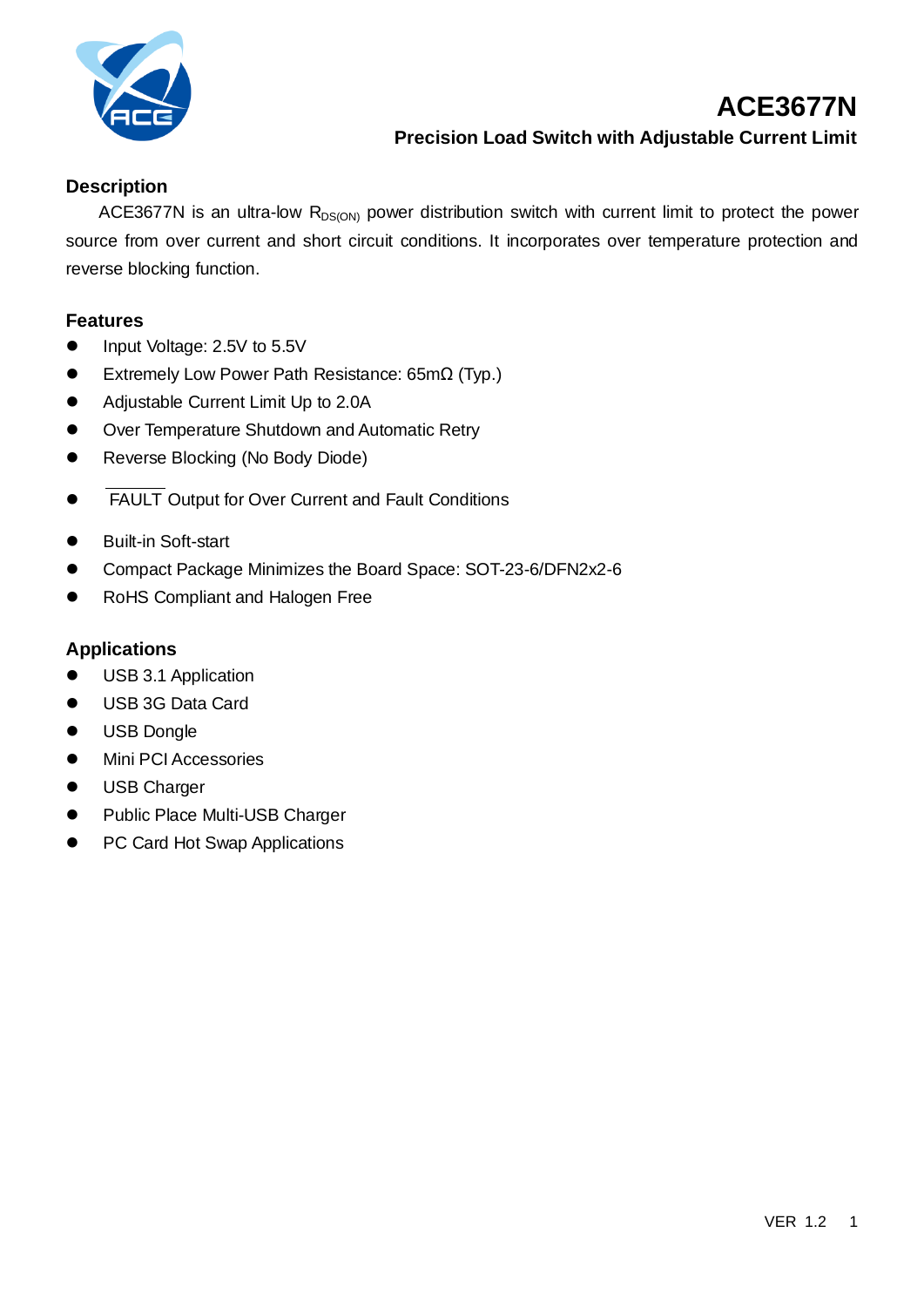

# **Absolute Maximum Ratings (Note1)**

| <b>Parameter</b>                             |             | Value                               |
|----------------------------------------------|-------------|-------------------------------------|
| IN, OUT                                      |             | 7V                                  |
| 1SET, FAULT, EN                              |             | 7V                                  |
| Power Dissipation, PD@TA=25°C                | SOT23-6     | 0.94W                               |
|                                              | DFN2*2-6    | 1.53W                               |
| Package Thermal Resistance (Note 2) SOT23-6  | $\theta$ JA | 106.4°C/W                           |
|                                              | $\theta$ JC | 41.7°C/W                            |
| Package Thermal Resistance (Note 2) DFN2*2-6 | $\theta$ JA | 65.3°C/W                            |
|                                              | $\theta$ JC | 16.2°C/W                            |
| Junction Temperature                         |             | $150^{\circ}$ C                     |
| Lead Temperature (Soldering, 10sec.)         |             | $260^{\circ}$ C                     |
| Storage Temperature Range                    |             | $-65^{\circ}$ C to 150 $^{\circ}$ C |

#### **Recommended Operating Conditions** (Note 3)

| <b>Parameter</b>           | Value                                |
|----------------------------|--------------------------------------|
| IN, OUT                    | 2.5V to 5.5V                         |
| All Other Pins             | 0V to 5.5V                           |
| Junction Temperature Range | -40 $^{\circ}$ C to 125 $^{\circ}$ C |
| Ambient Temperature Range  | -40 $^{\circ}$ C to 85 $^{\circ}$ C  |

Note 1: Stresses beyond the "Absolute Maximum Ratings" may cause permanent damage to the device. These are stress ratings only. Functional operation of the device at these or any other conditions beyond those indicated in the operational sections of the specification is not implied. Exposure to absolute maximum rating conditions for extended periods may affect device reliability.

Note 2:  $θ_{JA}$  is measured in the natural convection at TA = 25°C on test board. Pin 2 of SOT23-6 packages is the case position for  $θ<sub>JC</sub>$  measurement.

Note 3: The device is not guaranteed to function outside its operating conditions.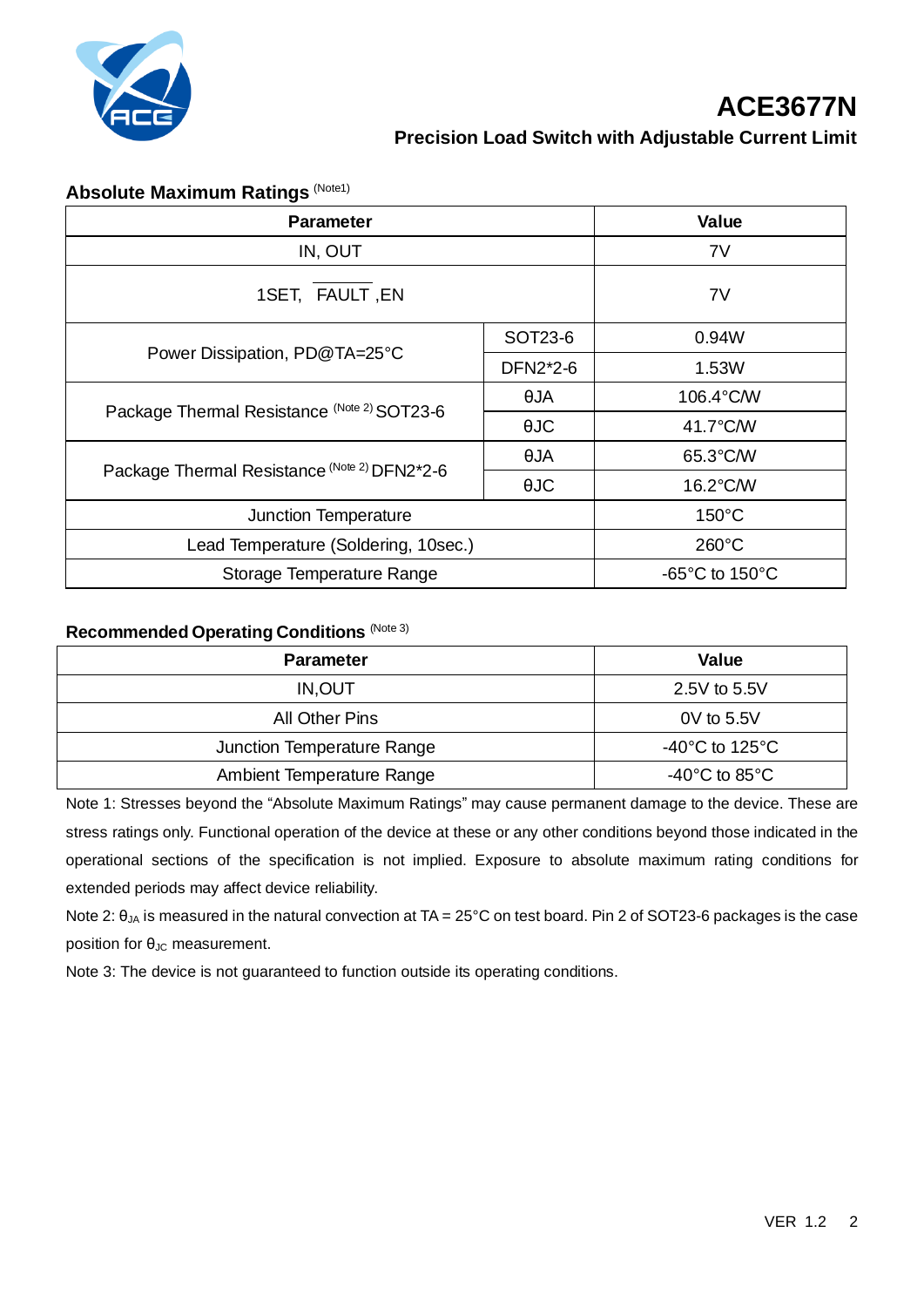

## **Ordering information**



# **Typical Applications**



Note: If 1µF input cap will lead to large Vin voltage spike, it is strongly recommended to add additional 10 µF ceramic cap.

### **Block Diagram**